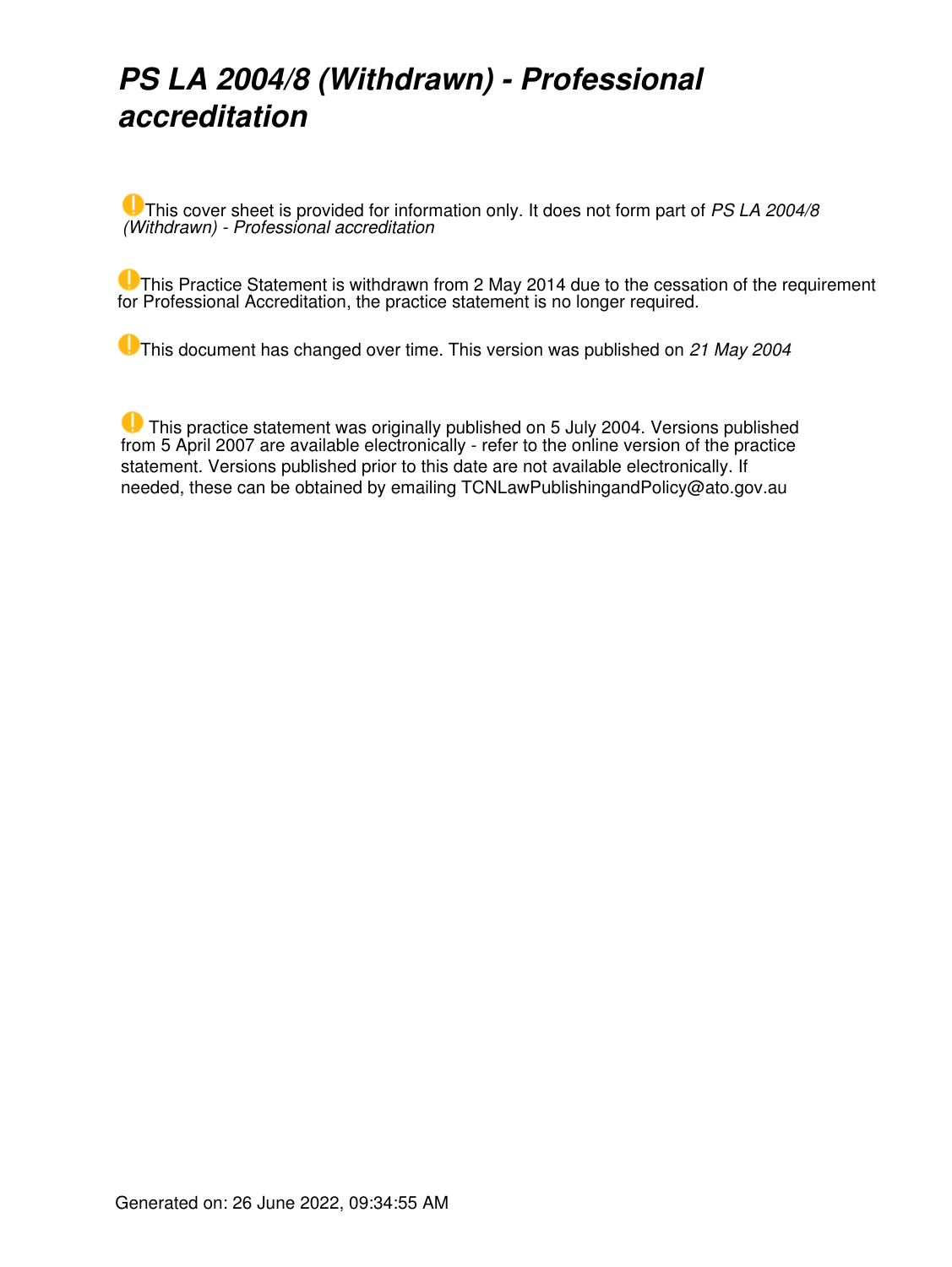

# **Practice Statement Law Administration**

**PS LA 2004/8** 

This practice statement was originally published on 5 July 2004. Versions published from 5 April 2007 are available electronically – refer to the online version of the practice statement. Versions published prior to this date are not available electronically. If needed, these can be obtained from [Law Practice Management](mailto:LPSMaintenanceandSupport@ato.gov.au) in Law and Practice.

*This law administration practice statement is issued under the authority of the Commissioner and must be read in conjunction with Law Administration Practice Statement [PS LA 1998/1.](http://law.ato.gov.au/view.htm?DocID=PSR/PS19981/NAT/ATO/00001) ATO personnel, including non ongoing staff and relevant contractors, must comply with this law administration practice statement, unless doing so creates unintended consequences or is considered incorrect. Where this occurs, ATO personnel must follow their business line's escalation process.* 

| <b>SUBJECT:</b> | <b>Professional accreditation</b>                                                                                                             |
|-----------------|-----------------------------------------------------------------------------------------------------------------------------------------------|
| <b>PURPOSE:</b> | To explain the rationale for professional accreditation and to<br>identify the key features of a professional accreditation<br><b>process</b> |
|                 |                                                                                                                                               |

| <b>TABLE OF CONTENTS</b> | Paragraph |
|--------------------------|-----------|
| <b>STATEMENT</b>         |           |
| <b>EXPLANATION</b>       |           |

#### **STATEMENT**

- 1. This practice statement replaces Law Administration Practice Statement PS LA 2002/14.
- 2. Professional accreditation forms part of the ATO's overall strategy to manage the quality of its technical work and to assure the capability of its technical workforce. Professional accreditation provides a formal, independent assessment of the ability of key people to make technical decisions.
- 3. Professional accreditation is focussed on high risk roles requiring a level of independent assurance not demanded of other forms of capability assessment. Where a role has been identified as high risk an officer must be accredited before they can be permitted to perform that role. High risk roles are those where decisions can potentially have an adverse impact on public confidence in the ATO's administration of the tax system. An example of such high risk roles that have been subject to professional accreditation are officers who authorise written binding advice.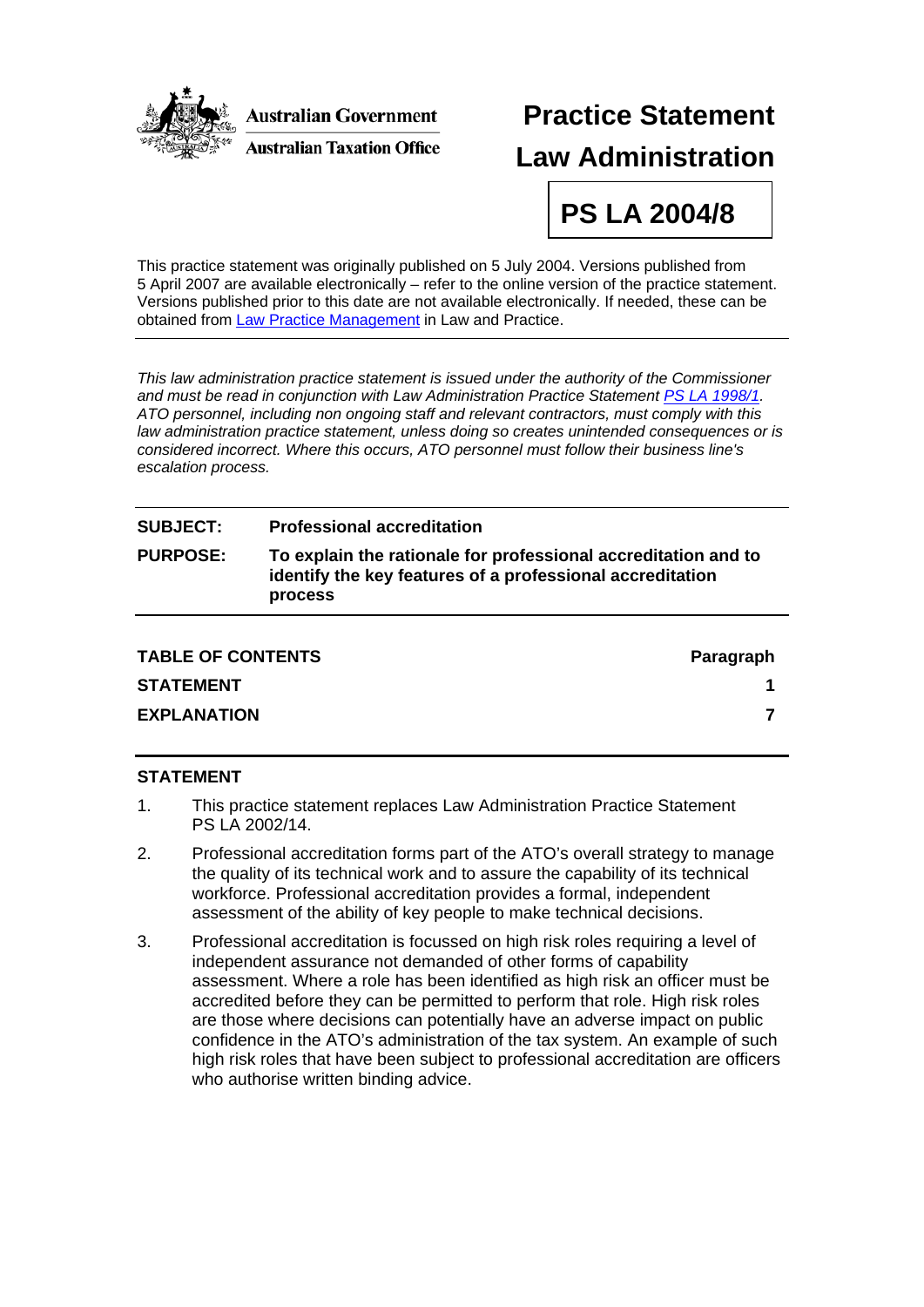- 4. An officer is professionally accredited by demonstrating that they possess the critical capabilities required for the role they seek to occupy. Once professionally accredited, an officer will, subject to the conditions identified in PS LA 2002/13 *Authorisation of written binding advice*, be able to carry their demonstrated capabilities to other roles in different business lines provided those roles require the same capabilities.
- 5. The professional accreditation process is conducted by reviewers specifically trained in all aspects of the particular assessment process, and with expertise in the work being assessed.
- 6. Accredited officers who continue to perform the role of a duly authorised Authorising Officer (see paragraph 11 of PS LA 2002/13) will be required to maintain their accreditation every two years.

#### **EXPLANATION**

- 7. The professional accreditation assessment process focuses on the critical capabilities required by the relevant role and might include a range of activities designed to:
	- provide more than one opportunity for an officer to demonstrate a capability
	- overcome personal biases by not relying on observations from a single person
	- provide activities that reflect the work the officer is expected to do in the workplace
	- assess only critical capabilities relevant to the role under consideration
	- provide a process which is structured and standardised for all participants
	- allow for many capabilities to be assessed in one process, and
	- allow participants to be assessed in a short time frame.
- 8. Professional accreditation processes are conducted by reviewers who observe and record participants' behaviour during activities and examine any written work which may be submitted in order to assess the capabilities of each participant.
- 9. The Law and Practice business line (L&P) has corporate custodianship of the professional accreditation process through the Professional Excellence Branch (PEB). PEB staff will provide training, ongoing support and direction to the business lines in relation to all aspects of professional accreditation. PEB staff will also play a key role in the design and execution of new professional accreditation processes. Each business line is responsible for providing suitably qualified reviewers to conduct professional accreditation activities for their staff.
- 10. To the extent that a particular role is performed in another business or service line (for example, a move from an authorising role in a business line to an L&P Centre of Expertise), accredited officers transferring can carry their accreditation across work areas. However, the new area will need to assess a new officer's technical knowledge in relevant topics before finally authorising them to perform their new role.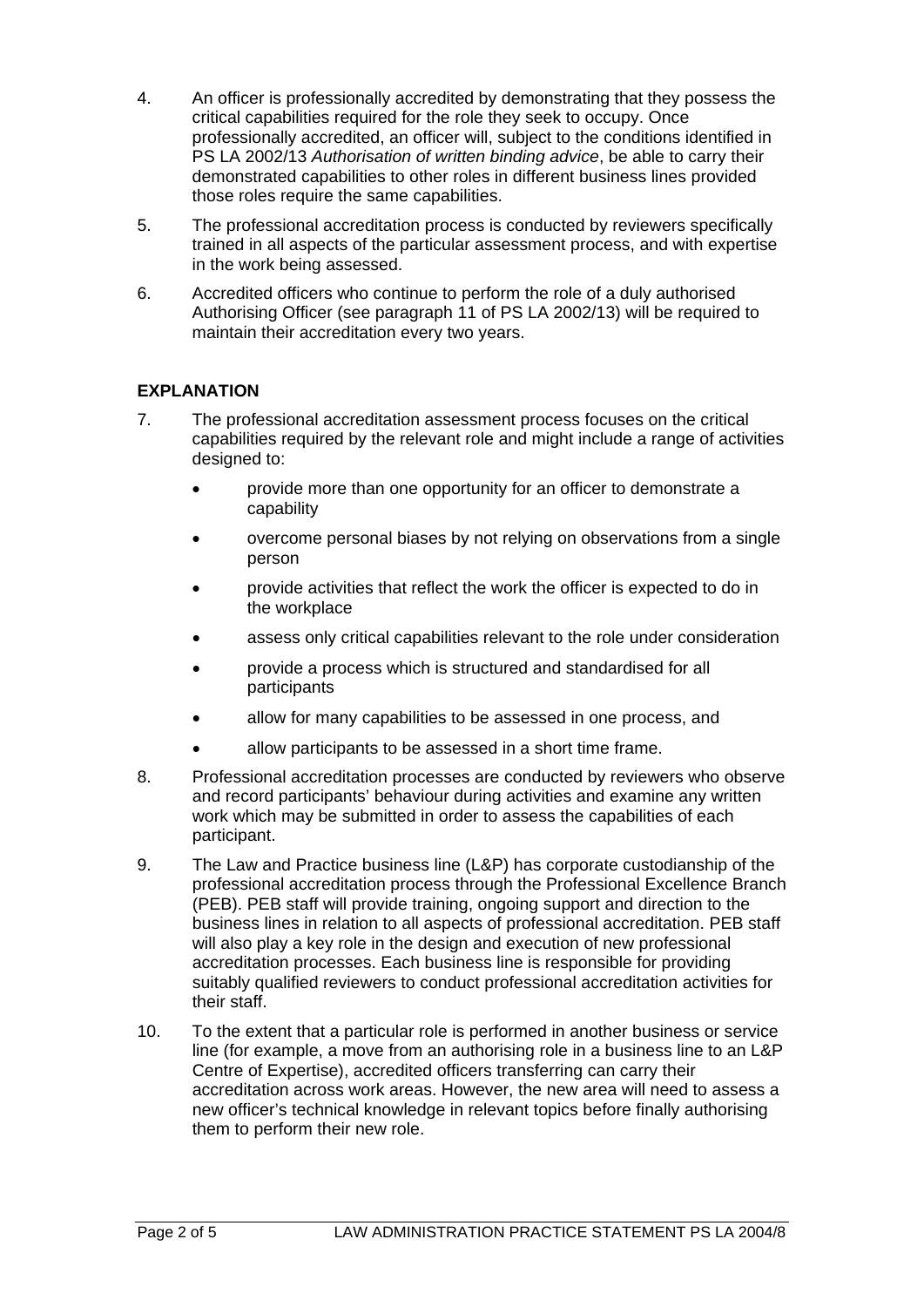- 11. Where an officer accredited for a particular role moves to a new role that also requires professional accreditation, (for example, a move from an authorising role in a business line to the Tax Counsel Network) the officer will need to ensure they have obtained accreditation for all the capabilities required by their new role. The officer's manager should contact their business line Professional Accreditation Manager to arrange this assessment.
- 12. Accredited officers who continue to perform the role of an Authorising Officer as outlined in PS LA 2002/13 will be required to maintain their accreditation every two years through a process confirming their ongoing capabilities.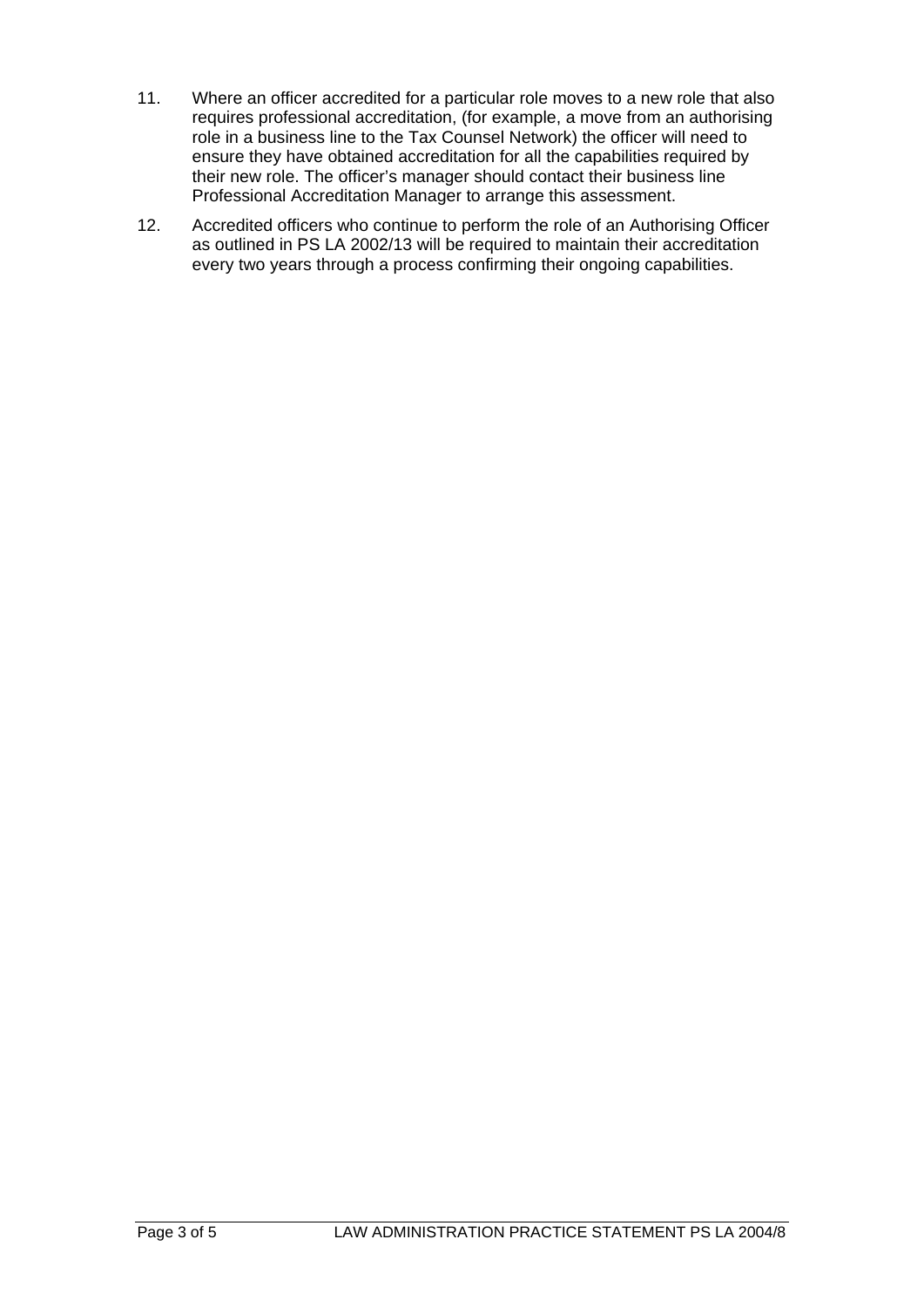### **Amendment history**

| <b>Date</b>      | <b>Section</b>              | <b>Update</b>                                                                               |
|------------------|-----------------------------|---------------------------------------------------------------------------------------------|
| 25 June 2013     | Contact details             | Updated.                                                                                    |
| 16 November 2012 | Contact details             | Updated.                                                                                    |
| 28 February 2008 | Related practice statements | Updated reference to<br>PS LA 2008/3.                                                       |
| 5 April 2007     | Various                     | Updated to ensure currency with<br>Professional Accreditation and<br>maintenance processes. |